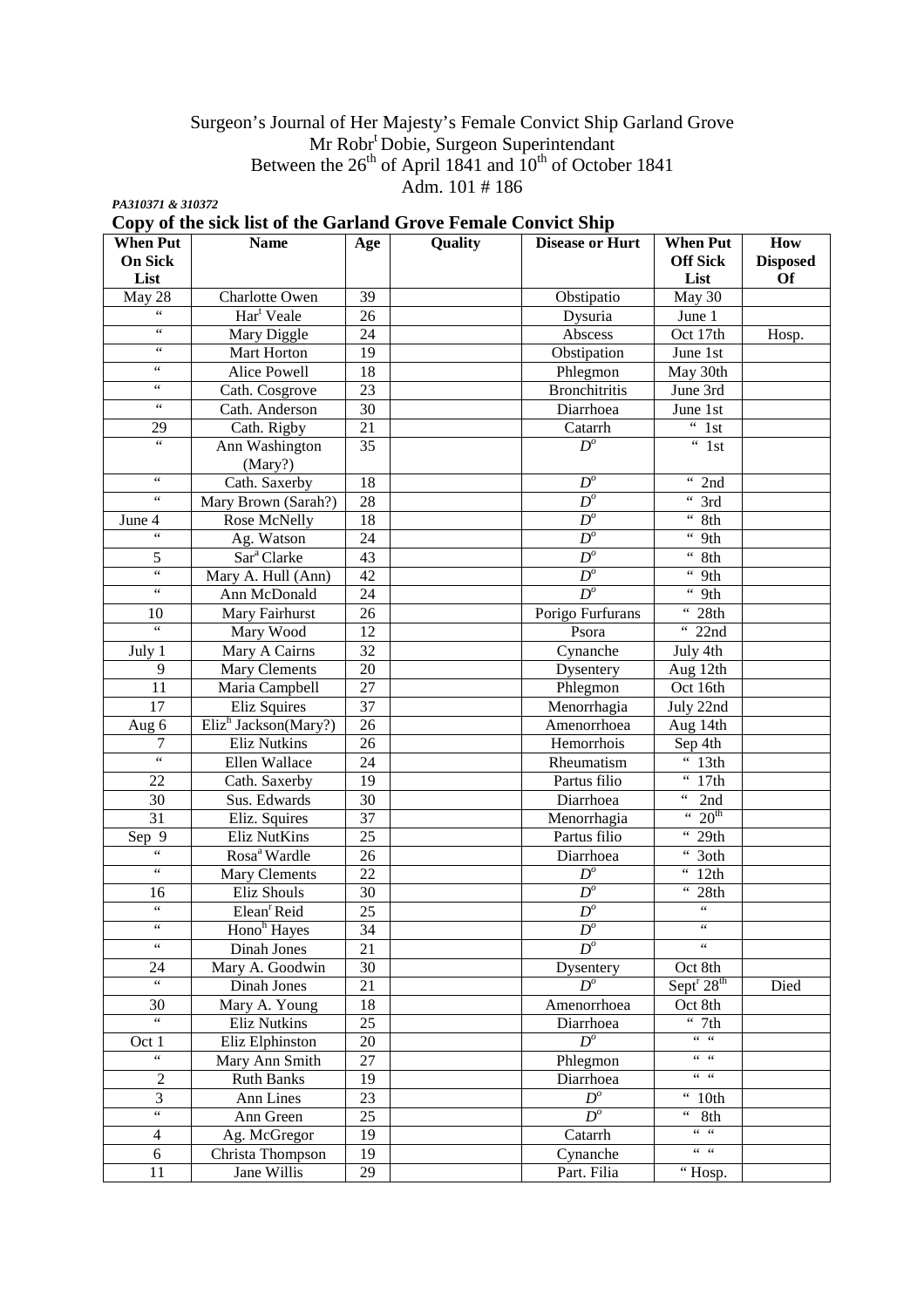### *PA310373*

# **Medical and Surgical Journal of Her Majesty's Convict Ship Garland Grove between the 26th April and the 18th day of Oct 1841 during which time the said shop has been employed in a voyage from Woolwich to Hobart Town, Van Diemen's Land**

| <b>Nature of</b><br><b>Disease</b> | No.<br>of<br>Case | Men's Names, Ages,<br><b>Qualities, Time when</b><br>and where taken ill,<br>and how disposed of.      | The History, Symptoms, Treatment, and Daily<br>Progress of the Disease or Hurt.                                                                                                                                                                                                                                                                                                                                                            |
|------------------------------------|-------------------|--------------------------------------------------------------------------------------------------------|--------------------------------------------------------------------------------------------------------------------------------------------------------------------------------------------------------------------------------------------------------------------------------------------------------------------------------------------------------------------------------------------------------------------------------------------|
| Phlegmon                           | $\mathbf{1}$      | Mary Diggles<br>aet 24<br>May 28 <sup>th</sup> Woolwich<br>Discharged into Prison<br>Hosp. Hobart Town | Of a strumous habit of body. Complained of a swelling<br>on the upper part of the right foot sometime after being<br>received on board which she attributed to the pressure of<br>her Irons during the journey to the Ship<br>Applicat Lotionem frigidae partem affectim<br>Capiat Sol: Cathart Salin: zi                                                                                                                                  |
| Diarrhoea<br>PA310374              | $\overline{2}$    | Cath: Anderson<br>aet 30 May 28<br><b>Woolwich Discharged</b><br>well June $1st$                       | Dejections frequent and copious with slight nausea<br>Rx Submur: Hyd: gr iv<br>Jalap: Pulv: gr x<br>Syp: Lin?(onis?) q.s. ut ft pil iij statim sumend:<br>Vespere Capiat Pil: Ipecac: gr i hora decubit.                                                                                                                                                                                                                                   |
|                                    | 1                 | Mary Diggles                                                                                           | May $29th$<br>Carthartic medicine opened the bowels freely. Little or<br>no appearance of the menstrual discharge for some time<br>past. Appearance of the foot much the same.<br>Repet : Lotionem<br>Vespere capiat sequentem<br>Submur: Hyd: gr iv Jalap: Pulv: gr x Syr: q.s. ut ft<br>pilula iv                                                                                                                                        |
|                                    |                   | C. Anderson                                                                                            | Much better, nausea gone<br>Capiat Mist: Cretae zi ter in die                                                                                                                                                                                                                                                                                                                                                                              |
|                                    |                   | Diggles                                                                                                | 30 <sup>th</sup><br>Bowels freely acted on<br>Continat: Lotionem                                                                                                                                                                                                                                                                                                                                                                           |
|                                    |                   | Anderson                                                                                               | Repet Mist: Cretae: et capiat Pil: Ipecac: gr i hora<br>somni                                                                                                                                                                                                                                                                                                                                                                              |
|                                    |                   | <b>Diggles</b>                                                                                         | May $31st$<br>Continuetur Lotionem frigid                                                                                                                                                                                                                                                                                                                                                                                                  |
|                                    |                   | Anderson                                                                                               | Repet Misturam ut heri                                                                                                                                                                                                                                                                                                                                                                                                                     |
|                                    |                   | Diggles                                                                                                | June $1st$<br>On examining the foot this morning I could perceive<br>slight fluctuation deep seated Body open Skin cool<br>Applicat: Cataplas: Emol partem affectem<br>2 <sub>nd</sub><br>Continuet: Cataplas: Emol:<br>$3^{rd}$<br>Fluctuation of matter still deep indicated by pitting on<br>the surface<br>Continuet: Cataplas:<br>6 <sup>th</sup><br>Made an incision on the upper part of the foot when a<br>quantity of pus escaped |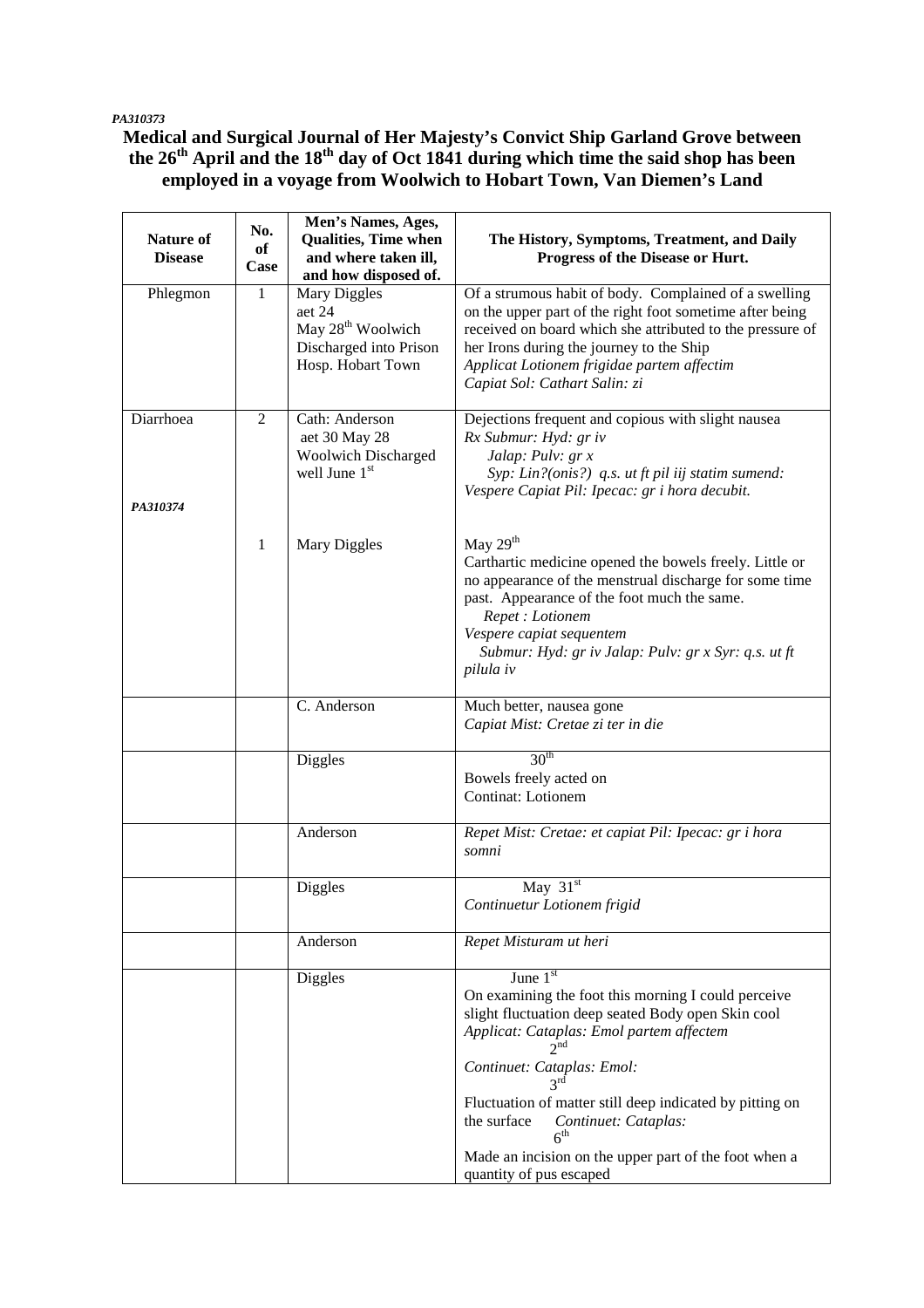|           |   |                           | Repet: Cataplas:                                                                                                              |
|-----------|---|---------------------------|-------------------------------------------------------------------------------------------------------------------------------|
| PA310375  |   | <b>Diggles</b>            | Foot still much swollen on examination there appears a                                                                        |
|           |   |                           | series of encrusted tumours                                                                                                   |
|           |   |                           | Capiat Sol: Cathart: Salin: ziij                                                                                              |
|           |   |                           | Continuet Cataplas: Emol<br>$\mathbf{Q}^{\text{th}}$                                                                          |
|           |   |                           | Probe passes a considerable depth under the facia on the<br>inside of the foot.                                               |
|           |   |                           | Repet Mist: Cathart: et Continuet: Cataplas:<br>$12^{th}$                                                                     |
|           |   |                           | Made an opening on the inside Sole of the foot. Tongue<br>clean. Body cool Capiat Haust: Anodyn:<br>$13^{th}$                 |
|           |   |                           | Opened another tumour about an inch and a half above<br>the first incision. Pus discharged freely<br>Cataplas: Emol: ut antea |
|           |   |                           | $16^{th}$                                                                                                                     |
|           |   |                           | First incision closed the discharge continuing from the<br>depending opening. Body open. To be allowed a                      |
|           |   |                           | generous diet of prepared soup and a couple of glasses of<br>Port Wine daily.                                                 |
|           |   |                           | Omittur: Cataplas: Emol:                                                                                                      |
|           |   |                           | Applicat: Emplas: Emol<br>20 <sup>th</sup>                                                                                    |
|           |   |                           | Foot still continues much swollen discharge much abated                                                                       |
|           |   |                           | Capiat Pil: Hyd: gr v Om. nocte                                                                                               |
|           |   |                           | Continuet: Emp: Ung: Sp: Ceti<br>$24^{\text{th}}$                                                                             |
| PA310376  |   |                           | Both openings on the upper part of the foot are now                                                                           |
|           |   |                           | closed it still continues much enlarged. Body open.                                                                           |
|           |   |                           | Continuet Pil: Hyd:<br>Applicatur Cataplas: Emol                                                                              |
|           |   |                           | 30 <sup>th</sup>                                                                                                              |
|           |   |                           | Has been taking the Pil: Hyd: to the present time: the                                                                        |
|           |   |                           | gums are now affected.<br>Omittat: Pil: Hyd:                                                                                  |
|           |   |                           | Continuet: Cataplas: Emol:                                                                                                    |
|           |   |                           | July 4 <sup>th</sup>                                                                                                          |
|           |   |                           | Foot much the same, Body regular both in the bowels<br>and menstrual discharge Continuet: Cataplasma                          |
|           |   |                           | $\mathbf{Q}^{\text{th}}$                                                                                                      |
|           |   |                           | Soreness of the gums abated appearance of the foot<br>rather improved: bowels regular                                         |
|           |   |                           | Continuet: Cataplasam Emolientem                                                                                              |
|           |   |                           |                                                                                                                               |
|           |   |                           |                                                                                                                               |
| Dysentery | 3 | Mary Clements             | Complained last evening of dysenteric Symptoms which                                                                          |
|           |   | aet 20<br>July 8th at Sea | she has been affected with more or less these two days<br>past: Skin dry, Tongue - slightly furred, Thirst. The Pil:          |
|           |   | Cured Aug 12              | Hyd: gr viij was ordered at bedtime which produced                                                                            |
|           |   |                           | some rest Motions frequent Capiat Pil: Ipecac: gr i bis                                                                       |
|           |   |                           | in die<br>$10^{\text{th}}$                                                                                                    |
|           |   |                           | Had her brought into the Hospital. Complains of griping                                                                       |
|           |   |                           | pains with frequent discharges slightly tinged with blood,                                                                    |
|           |   |                           | Skin dry, Pulse quick and soft                                                                                                |
|           |   |                           | Repet Pil: Ipecac:<br>Vespere Pil: Hyd: gr x                                                                                  |
| PA310377  |   |                           |                                                                                                                               |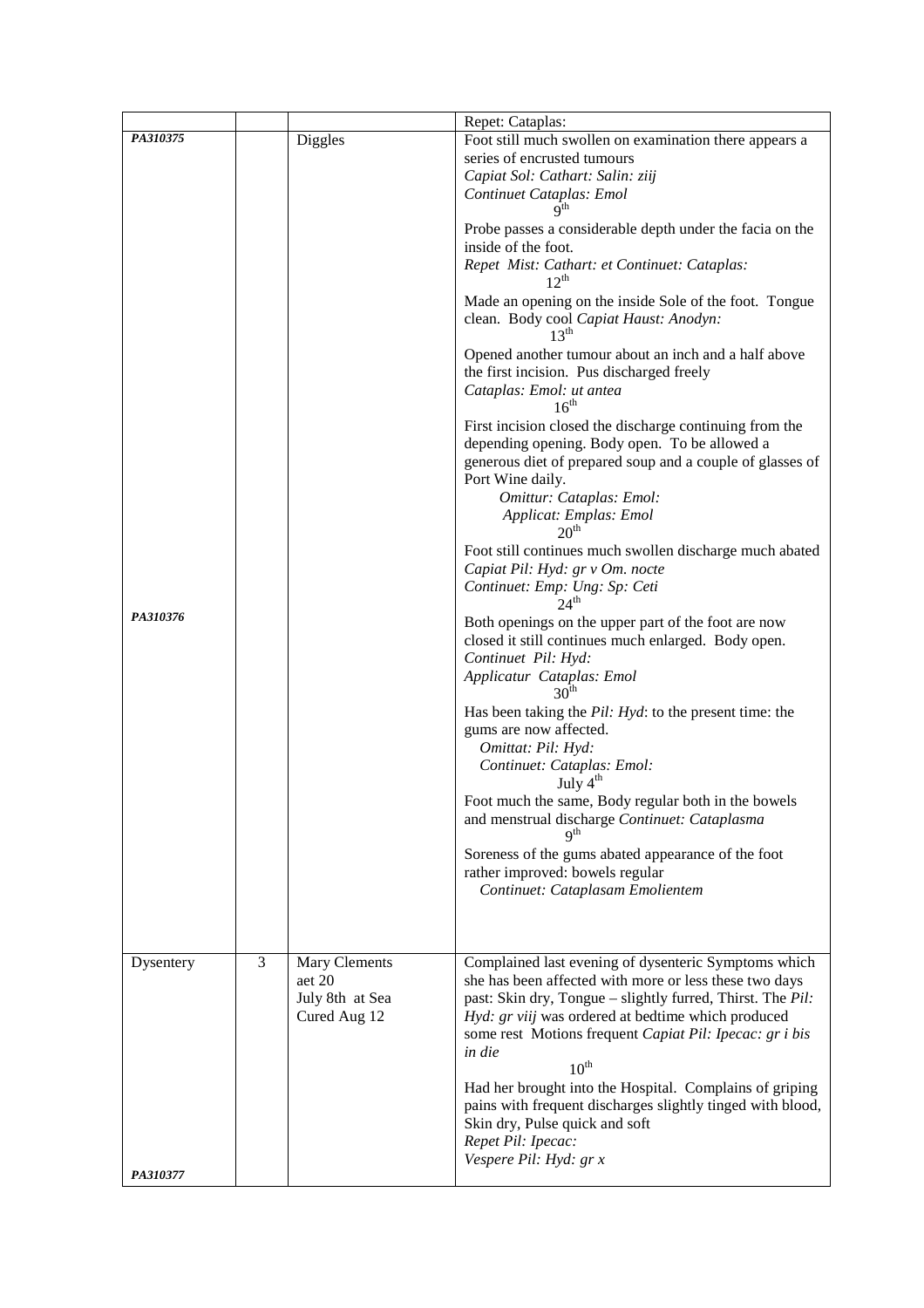| Dysentery | 3 | Mary Clements | July $11^{\text{th}}$                                                                                                     |
|-----------|---|---------------|---------------------------------------------------------------------------------------------------------------------------|
|           |   |               | Bowels purged four times in the night, Skin has a dry                                                                     |
|           |   |               | harsh feel, Tongue dry                                                                                                    |
|           |   |               | Capiat Mist: Ipecac: zfs $4th$ quaque hora<br>$12^{th}$                                                                   |
|           |   |               | No alteration in the Symptoms had a restless night Skin                                                                   |
|           |   |               | Cool Repet Mist: Ipecac:<br>Vespere Capiat Pil: Hyd: gr x                                                                 |
|           |   |               | 13 <sup>th</sup>                                                                                                          |
|           |   |               | Tongue furred, and glazed with red edges, Skin hot                                                                        |
|           |   |               | Thirst urgent: body opened twice in the night neither the<br>gums or breath affected by the mercury. This appears a       |
|           |   |               | decided case of Enteritic                                                                                                 |
|           |   |               | Capiat Pil: Ipecac: gr i ter in die                                                                                       |
|           |   |               | Vesp. Repet Pil: Hyd: gr x<br>July $14th$                                                                                 |
|           |   |               | Slept better last night & without any motion passed urine                                                                 |
|           |   |               | freely of a strong foetid odour, pulse quick & soft, Skin                                                                 |
|           |   |               | $\text{dry } \&$ harsh, Tongue slightly moist $\&$ less red in the<br>edges. Thirst less: Hand passed over the epigastric |
|           |   |               | region with less uneasiness                                                                                               |
|           |   |               | Continuet Pil: Ipecac:                                                                                                    |
|           |   |               | 15 <sup>th</sup>                                                                                                          |
|           |   |               | Better this morning. Tongue soft & moist Skin more                                                                        |
|           |   |               | natural Pulse soft Motions more healthy. Teeth less<br>covered with sordes. Mercurial foetor of the breath                |
|           |   |               | Continuet Pil: Ipecac:                                                                                                    |
| PA310778  |   |               | Rad. Sagitar? ad libitum                                                                                                  |
|           |   |               | Vesp. Continuet Medica:                                                                                                   |
|           |   |               | July $16th$<br>No alteration                                                                                              |
|           |   |               | Capiat Mist: Ipecac: zfs ter in die                                                                                       |
|           |   |               | 17 <sup>th</sup>                                                                                                          |
|           |   |               | Slept well last night. Bowels open & healthy                                                                              |
|           |   |               | <b>Tongue Moist</b><br>Continuet Mist: Ipecac: bis in die                                                                 |
|           |   |               | 18 <sup>th</sup>                                                                                                          |
|           |   |               | Still Improving                                                                                                           |
|           |   |               | Repet Mist: Ipecac:<br>19 <sup>th</sup>                                                                                   |
|           |   |               | Enjoyed some prepared soup yesterday and slept well in                                                                    |
|           |   |               | the night, body open & motions natural                                                                                    |
|           |   |               | Capiat Infus: Quassia zi bis in die                                                                                       |
|           |   |               | July $20th$<br>Is very much reduced but otherwise doing well She has a                                                    |
|           |   |               | good appetite and takes a cupful of the prepared soup.                                                                    |
|           |   |               | She is also allowed three glasses of Port Wine daily                                                                      |
|           |   |               | Coninuet: Infus: Quassia<br>$25^{\text{th}}$                                                                              |
|           |   |               | Continues to improve in strength, sleeps well at night                                                                    |
|           |   |               | Continuet Medicament<br>27 <sup>th</sup>                                                                                  |
|           |   |               | Capiat Ol: Ricini zfs stat:<br>30 <sup>th</sup>                                                                           |
|           |   |               | Continues to improve in strength                                                                                          |
|           |   |               | Omittat Infus: Quassia                                                                                                    |
|           |   |               | Aug 12th                                                                                                                  |
| PA310779  |   |               | Discharged from the Hosp. cured                                                                                           |
|           |   |               |                                                                                                                           |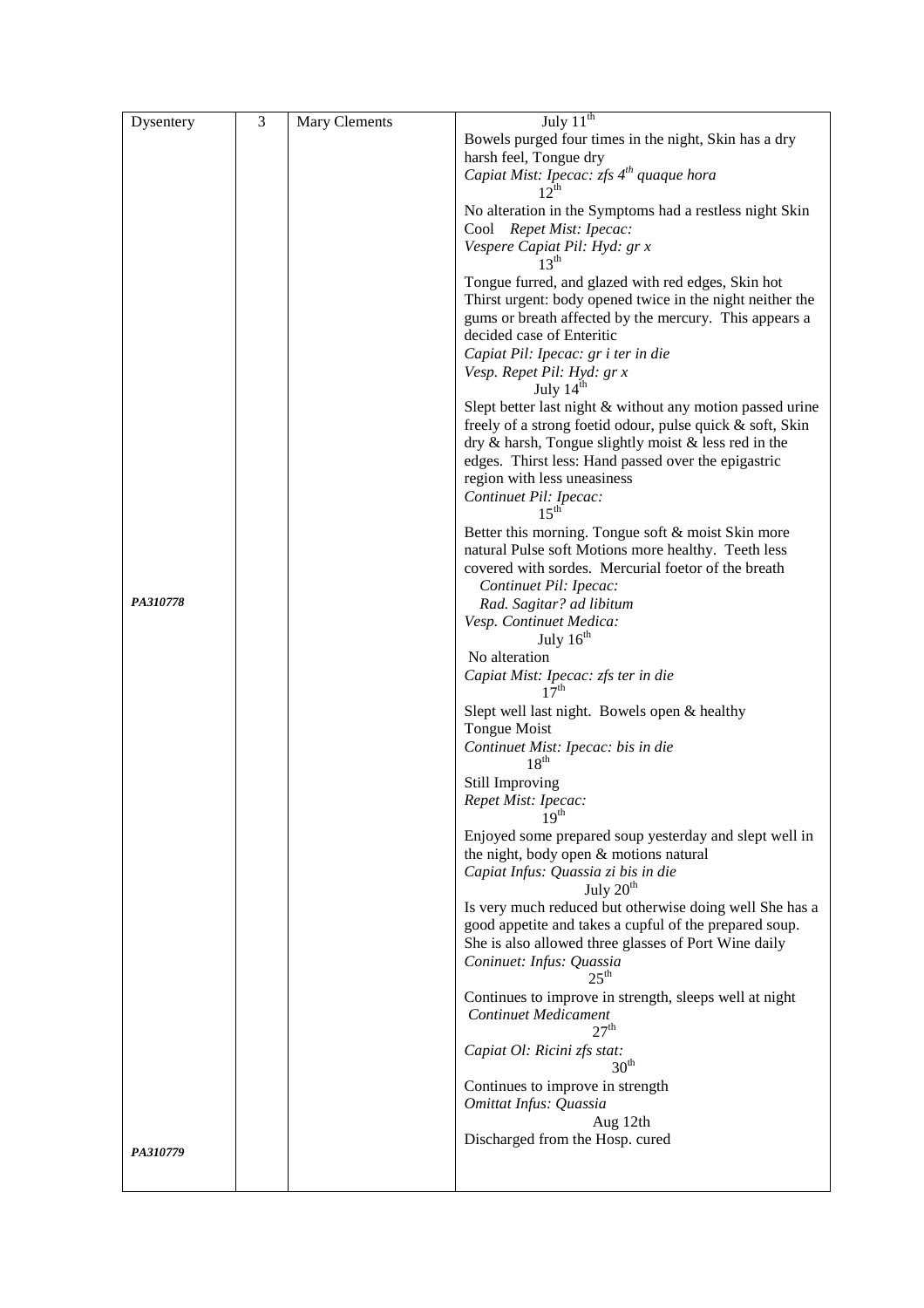| Partus filio | $\overline{4}$ | Cathe Saxerby             | Aug 22nd                                                  |
|--------------|----------------|---------------------------|-----------------------------------------------------------|
|              |                | Aet 19                    | Was safely delivered of a male child in the morning       |
|              |                |                           |                                                           |
|              |                | Aug 22                    | watch both the mother and child are doing well            |
|              |                | Aat Sea                   | $25^{\text{th}}$                                          |
|              |                | Sep $17th$                | Capiat Ol: Ricini zi st:                                  |
|              |                | Well                      | 29 <sup>th</sup>                                          |
|              |                |                           | Repet Ol: Ricini zi                                       |
|              |                |                           | Sept $13th$                                               |
|              |                |                           | The infant appears much reduced, the mother not having    |
|              |                |                           |                                                           |
|              |                |                           | a sufficient supply of milk; we have also had severe      |
|              |                |                           | weather requiring the hatches to be battened down. The    |
|              |                | 14 <sup>th</sup>          | child has been occasionally put to another breast         |
|              |                |                           | notwithstanding which, it sucumb?(succumbed?) on the      |
|              |                |                           | morning of the 14 <sup>th</sup> inst.                     |
|              |                |                           |                                                           |
|              |                | <b>Diggles</b>            | This particular foot continues in much the same state,    |
|              |                |                           | Cataplasms and simple dressing being attended to          |
|              |                |                           |                                                           |
|              |                |                           | according to appearances; The bowels are attended to by   |
|              |                |                           | an occasional aperient.                                   |
|              |                |                           | Repet Cataplas: Emol:                                     |
|              |                |                           |                                                           |
| Diarrhoea    | 5              | Dinah Jones               | Sept $10^{th}$                                            |
|              |                | Aet 21                    | Complains of frequent purging with nausea & sickness      |
|              |                | Sept 10 <sup>th</sup> Sea | of stomach Skin cool pulse regular, Tongue slightly       |
|              |                | Cured Sep 20              | furred                                                    |
|              |                |                           | Capiat Submur: Hyd: gr iv c Jalapa gr viij in bol: statim |
|              |                |                           |                                                           |
|              |                |                           | Vespere Capiat Pil: Ipecac: gr 1                          |
| PA310380     |                |                           | Sept $11th$                                               |
|              |                |                           | Bowels moved four times in the night, nausea continues    |
|              |                |                           | Skin cool, Thirst troublesome                             |
|              |                |                           | Capiat Pil: Hyd: gr viij statim                           |
|              |                |                           | Decoct Hordie ad lib:                                     |
|              |                |                           | Vespere Repet Pil: Ipecac : gr i hora somni               |
|              |                |                           | $12^{\text{th}}$                                          |
|              |                |                           | Feels rather easier, motions less frequent.               |
|              |                |                           | Capiat Mist: Ipecac: zfs ter in die                       |
|              |                |                           |                                                           |
|              |                |                           | Vespere Continuet: Medicament:                            |
|              |                |                           | $13^{\text{th}}$                                          |
|              |                |                           | Was disturbed in the bowels during the night, Motions     |
|              |                |                           | frothy, Skin cool Relishes arrow root and a little milk   |
|              |                |                           | Continuet Mist: Ipecac:                                   |
|              |                |                           | Vespere Capiat: Pil: Hyd: gr v                            |
|              |                |                           | 1 $4^{\text{th}}$                                         |
|              |                |                           | Had a better night having enjoyed a refreshing sleep      |
|              |                |                           | Tongue moist                                              |
|              |                |                           |                                                           |
|              |                |                           | Capiat Mist: Cretae zi ter in die                         |
|              |                |                           | Vespere Sumat Pil: Ipecac: gr fs hor: som:                |
|              |                |                           |                                                           |
|              |                |                           | Continuet: Mist: Cretae ut heri                           |
|              |                |                           | $18^{th}$                                                 |
|              |                |                           | Appetite much improved and takes a little basin of the    |
|              |                |                           | prepared soup daily                                       |
|              |                |                           | <b>Omittet Medicament</b>                                 |
| PA310781     |                | <b>Diggles</b>            | Sept $23^{\overline{rd}}$                                 |
|              |                |                           | This case of abscess of the foot was looking better these |
|              |                |                           | few days past her appetite is good and she is allowed a   |
|              |                |                           | portion of Port Wine daily.                               |
|              |                |                           | Applicat Emp: Cerae Alb:                                  |
|              |                |                           |                                                           |
|              |                |                           |                                                           |
|              |                |                           |                                                           |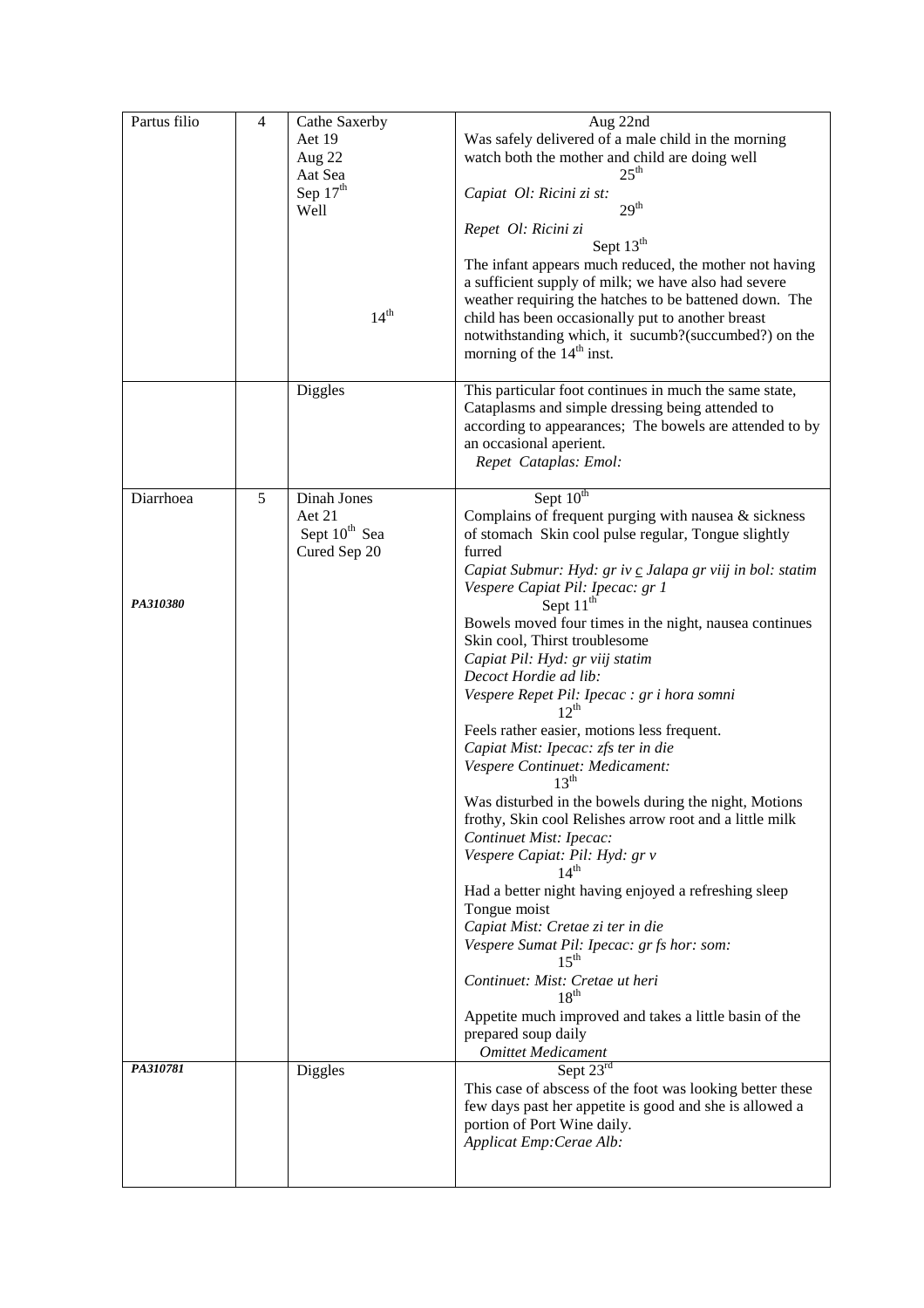|           | 6              | Dinah Jones                    | Complains of frequent purging $&$ griping with tenesmus                                                             |
|-----------|----------------|--------------------------------|---------------------------------------------------------------------------------------------------------------------|
|           |                | Aet 21 Sept 25 Sea             | which she has been suffering under for these few days                                                               |
|           |                |                                | past but made no complaint. This is the second attack                                                               |
|           |                | Died Sept 28th                 | having been discharged cured on the 20 <sup>th</sup> inst.                                                          |
|           |                |                                | Capiat Pil: Hyd: gr x st                                                                                            |
|           |                |                                | Vesp. Sumat Pulv: Ipecac: gr i<br>Sept 26 <sup>th</sup>                                                             |
|           |                |                                | Has had a restless night with frequent discharge from the                                                           |
|           |                |                                | bowels, Skin dry & harsh, tongue furred brown, pulse                                                                |
|           |                |                                | quick. She is of a thin spare habit of body.                                                                        |
|           |                |                                | Capiat Pil: Ipecac: gr i ter in die                                                                                 |
|           |                |                                | Vespere Capiat Pil: Hyd: gr x<br>27 <sup>th</sup>                                                                   |
|           |                |                                |                                                                                                                     |
|           |                |                                | Passed a bad night, requiring to use the bed pan very<br>often, much griping pain, tongue dry, skin hot relieved of |
|           |                |                                | the harsh dry feel, thirst troublesome stomach irritable.                                                           |
| PA310782  |                |                                | She takes a little Arrow Root occasionally                                                                          |
|           |                |                                | Capiat Pil: Hyd: gr viij statim                                                                                     |
|           |                |                                | Vespere Is somewhat better this evening; she got out of                                                             |
|           |                |                                | bed and partook of her arrow root                                                                                   |
|           |                |                                | Sumat Pulv: Ipecac: gr i hora decubit                                                                               |
|           |                |                                | 28 <sup>th</sup>                                                                                                    |
|           |                |                                | I was called up this morning at an early hour and on                                                                |
|           |                |                                | visiting the Hospital found this patient a corps lying on                                                           |
| Diarrhoea | $\overline{7}$ | Ann Lines                      | her side as if in a composed sleep.<br>Oct $3^{\overline{rd}}$                                                      |
|           |                | Aet 23 Oct 3 <sup>rd</sup> Sea | Has been ill these few days past with frequent purging                                                              |
|           |                | Cured Oct 10th                 | but made no application thinking it would soon pass                                                                 |
|           |                |                                | away Skin cool Pulse natural Tongue moist                                                                           |
|           |                |                                | Rx Submur : Hyd: gr v                                                                                               |
|           |                |                                | Pulv: Rhei gr viij                                                                                                  |
|           |                |                                | Syr: Sirub?(Rubi?): q.s. ut ft pil: iij                                                                             |
|           |                |                                | Statim sum:<br>4 <sup>th</sup>                                                                                      |
|           |                |                                | Feels rather better, was up four times in the night                                                                 |
|           |                |                                | Capiat Mist: Cretae zi ter in die                                                                                   |
|           |                |                                | Vespere Capiat Mist: Ipe: zfs hora somni                                                                            |
| PA310783  |                |                                | Oct $5th$                                                                                                           |
|           |                |                                | Repet Mist: Ipecac: zfs ter in die<br>$6^{\text{th}}$                                                               |
|           |                |                                | Was much disturbed in her bowels in the night.                                                                      |
|           |                |                                | Accompanied with gripings mouth clamy: pulse soft                                                                   |
|           |                |                                | skin dry uneasy sensation in the forehead                                                                           |
|           |                |                                | Capiat Pil: Hyd; gr x statim                                                                                        |
|           |                |                                | Vespere Feels rather better since the morning                                                                       |
|           |                |                                | Capiat Pil; Ipecac: gr i                                                                                            |
|           |                |                                | Repet Mist: Ipecac: zfs ter in die<br>$R^{th}$                                                                      |
|           |                |                                | Sumat Mist: Cretae zi bis in die<br>Oct $9th$                                                                       |
|           |                |                                | Rept Mist: Cretae zi ut heri<br>$10^{\text{th}}$                                                                    |
|           |                |                                | Appetite good strength improved                                                                                     |
|           |                |                                | Omittet: Medicament:                                                                                                |
|           |                |                                |                                                                                                                     |
|           |                |                                |                                                                                                                     |
|           |                |                                |                                                                                                                     |
|           |                |                                |                                                                                                                     |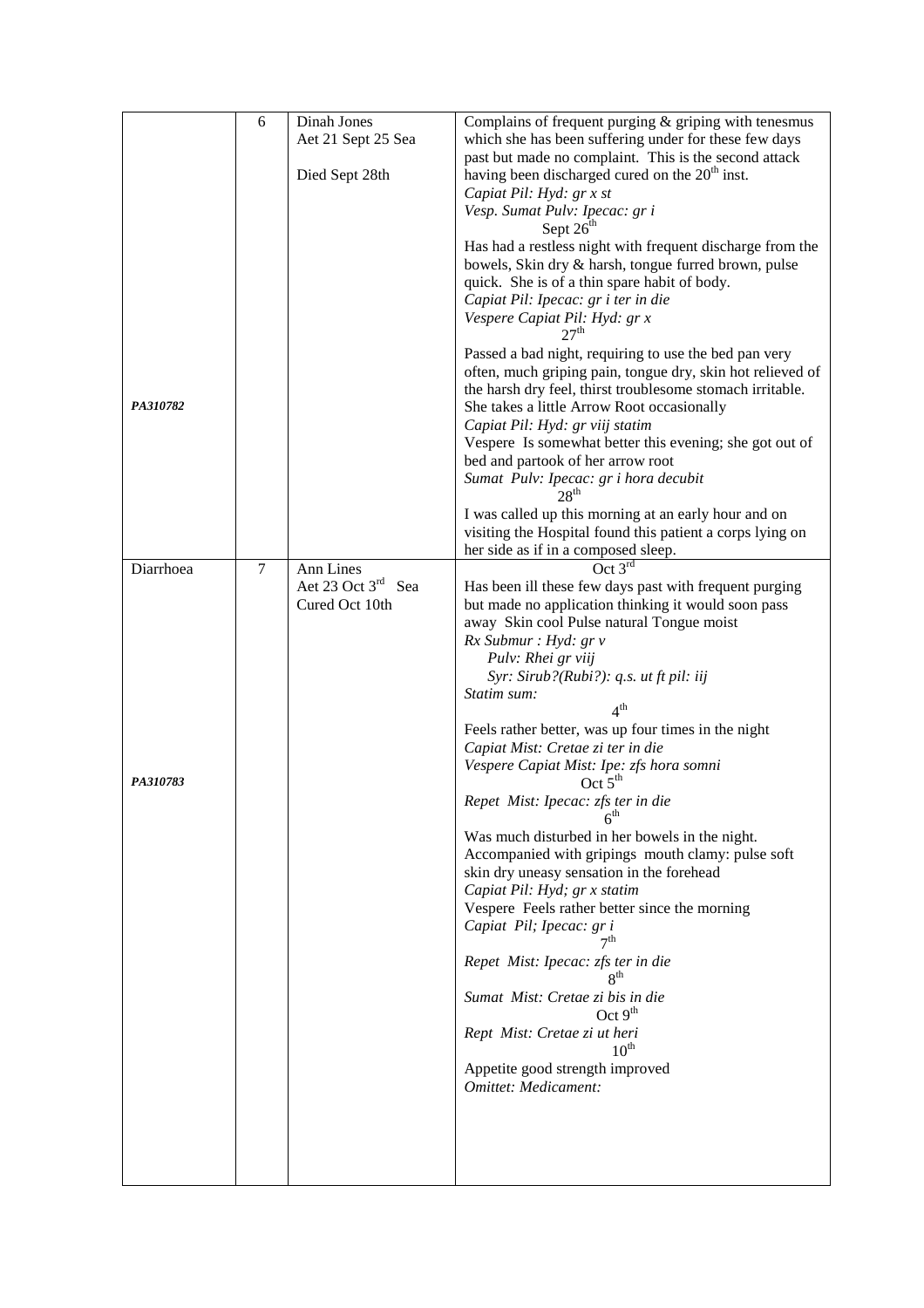|  | Diggles | Foot is looking better but the discharge still continues, it<br>indicates nothing of the bones of the foot being affected<br>- altho' it is still much swollen with a glossy appearance:<br>there is a sinus into which the probe extends, this I have<br>endeavoured to lay open but she refuses to submit to the<br>operation. |
|--|---------|----------------------------------------------------------------------------------------------------------------------------------------------------------------------------------------------------------------------------------------------------------------------------------------------------------------------------------|
|  |         |                                                                                                                                                                                                                                                                                                                                  |
|  |         |                                                                                                                                                                                                                                                                                                                                  |
|  |         |                                                                                                                                                                                                                                                                                                                                  |
|  |         |                                                                                                                                                                                                                                                                                                                                  |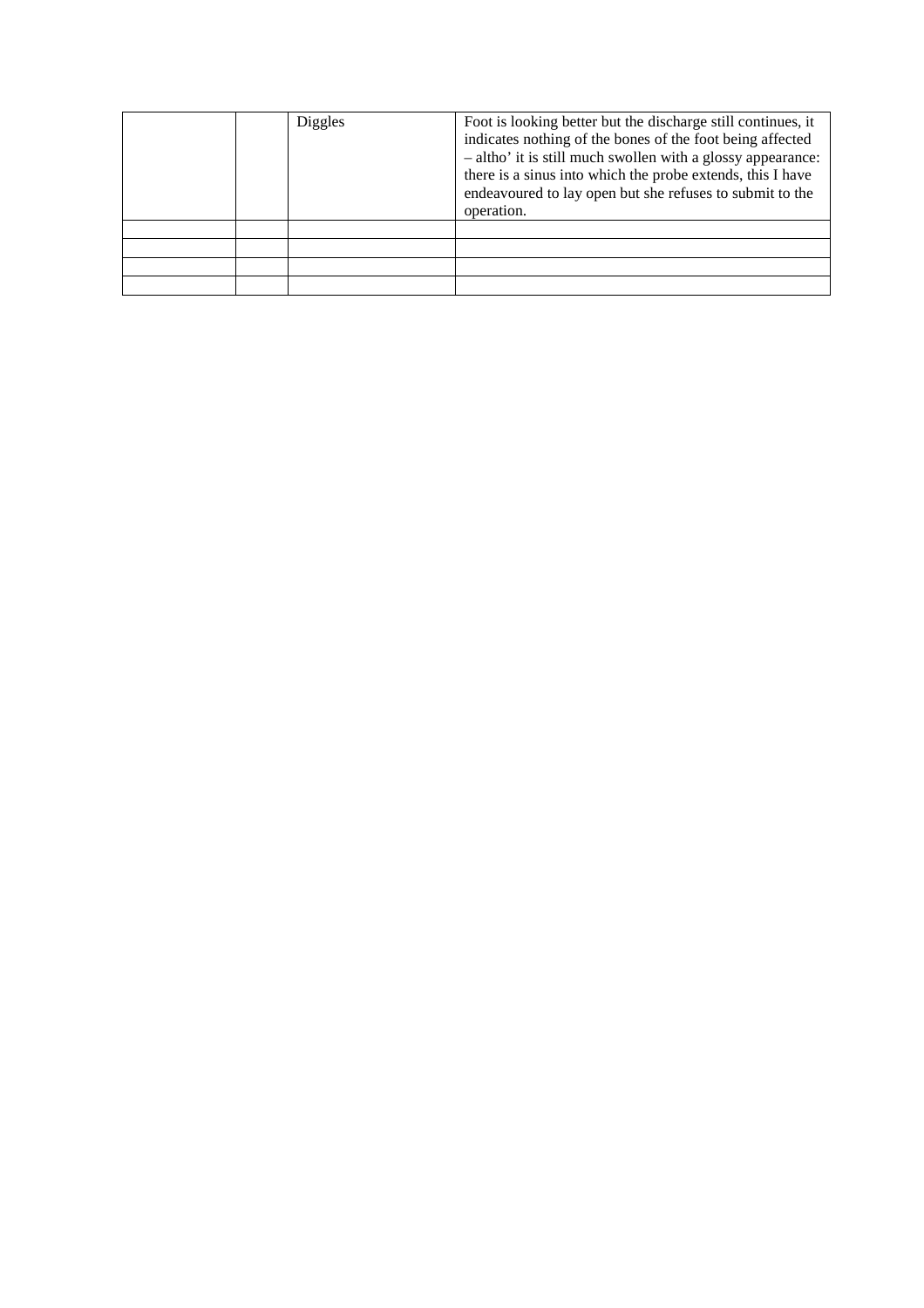#### *PA310785*

## **A Nosological Synopsis of the Sick Book kept during the Period of this Journal, in conformity with the 30th Article of the Surgeons' Instructions.**

|                                                  | <b>Numbers</b> |                       |                         |               |           |           |                                                         |
|--------------------------------------------------|----------------|-----------------------|-------------------------|---------------|-----------|-----------|---------------------------------------------------------|
| <b>Diseases</b><br><b>Nosologically arranged</b> | <b>Total</b>   | Discharged to<br>Duty | Sent to the<br>Hospital | Died on board | Invalided | Remaining | Nos. of such Cases<br>as are detailed in<br>the Journal |
| Pyrexiae                                         |                |                       |                         |               |           |           |                                                         |
| Ord. I. Febres.                                  |                |                       |                         |               |           |           |                                                         |
| Internulleates Quotutiana<br>Tertiana            |                |                       |                         |               |           |           |                                                         |
| Continua Synochus                                |                |                       |                         |               |           |           |                                                         |
| Typhus                                           |                |                       |                         |               |           |           |                                                         |
| Ord. II. Phlegmasiae.                            |                |                       |                         |               |           |           |                                                         |
| Phlogosis                                        |                |                       |                         |               |           |           |                                                         |
| Pneumonia                                        |                |                       |                         |               |           |           |                                                         |
| Rheumatismus                                     | $\mathbf{1}$   | $\mathbf{1}$          |                         |               |           |           |                                                         |
| Cynanche                                         | $\overline{2}$ | $\overline{2}$        |                         |               |           |           | $\mathbf{1}$                                            |
| <b>Bronchitis</b>                                |                |                       |                         |               |           |           |                                                         |
| Opthalmia                                        |                |                       |                         |               |           |           |                                                         |
| Phlegmon                                         | $\overline{4}$ | 3                     |                         |               |           |           | 1                                                       |
| Ord. III. Exanthemata.                           |                |                       |                         |               |           |           |                                                         |
| Variola                                          |                |                       |                         |               |           |           |                                                         |
| Rubeola                                          |                |                       |                         |               |           |           |                                                         |
| Erysipelas                                       |                |                       |                         |               |           |           |                                                         |
| Vaccina                                          |                |                       |                         |               |           |           |                                                         |
| Ord. IV. Haemorrhagiae                           |                |                       |                         |               |           |           |                                                         |
| Haemoptysis                                      |                |                       |                         |               |           |           |                                                         |
| Phthisis incipiens                               |                |                       |                         |               |           |           |                                                         |
| Phthisis cosfirmata                              |                |                       |                         |               |           |           |                                                         |
| Menorrhagia                                      | $\sqrt{2}$     | $\sqrt{2}$            |                         |               |           |           |                                                         |
| Ord. V. Profluvia.                               |                |                       |                         |               |           |           |                                                         |
| Catarrhus                                        | 11             | 11                    |                         |               |           |           |                                                         |
| Dysenteria                                       | 3              | $\overline{2}$        |                         | $\mathbf{1}$  |           |           | 3.6.                                                    |
| Neuroses.                                        |                |                       |                         |               |           |           |                                                         |
| Ord. I. Comata.                                  |                |                       |                         |               |           |           |                                                         |
| Apoplexia                                        |                |                       |                         |               |           |           |                                                         |
| Ord. II. Adynamiae.                              |                |                       |                         |               |           |           |                                                         |
| Dyspepsia                                        |                |                       |                         |               |           |           |                                                         |
| Ord. III. Spasmi.                                |                |                       |                         |               |           |           |                                                         |
| Asthma                                           |                |                       |                         |               |           |           |                                                         |
| Diarrhoea                                        | 13             | 13                    |                         |               |           |           | 2.5.7.                                                  |
| Cohea                                            |                |                       |                         |               |           |           |                                                         |
| Ord. Iv. Vesaniae.                               |                |                       |                         |               |           |           |                                                         |
| Amentia                                          |                |                       |                         |               |           |           |                                                         |
| Mania                                            |                |                       |                         |               |           |           |                                                         |
| Cachexiae.                                       |                |                       |                         |               |           |           |                                                         |
| Ord. I. Marcores.                                |                |                       |                         |               |           |           |                                                         |
| Tabes                                            |                |                       |                         |               |           |           |                                                         |
| Ord. II. Intumescentiae.                         |                |                       |                         |               |           |           |                                                         |
|                                                  |                |                       |                         |               |           |           |                                                         |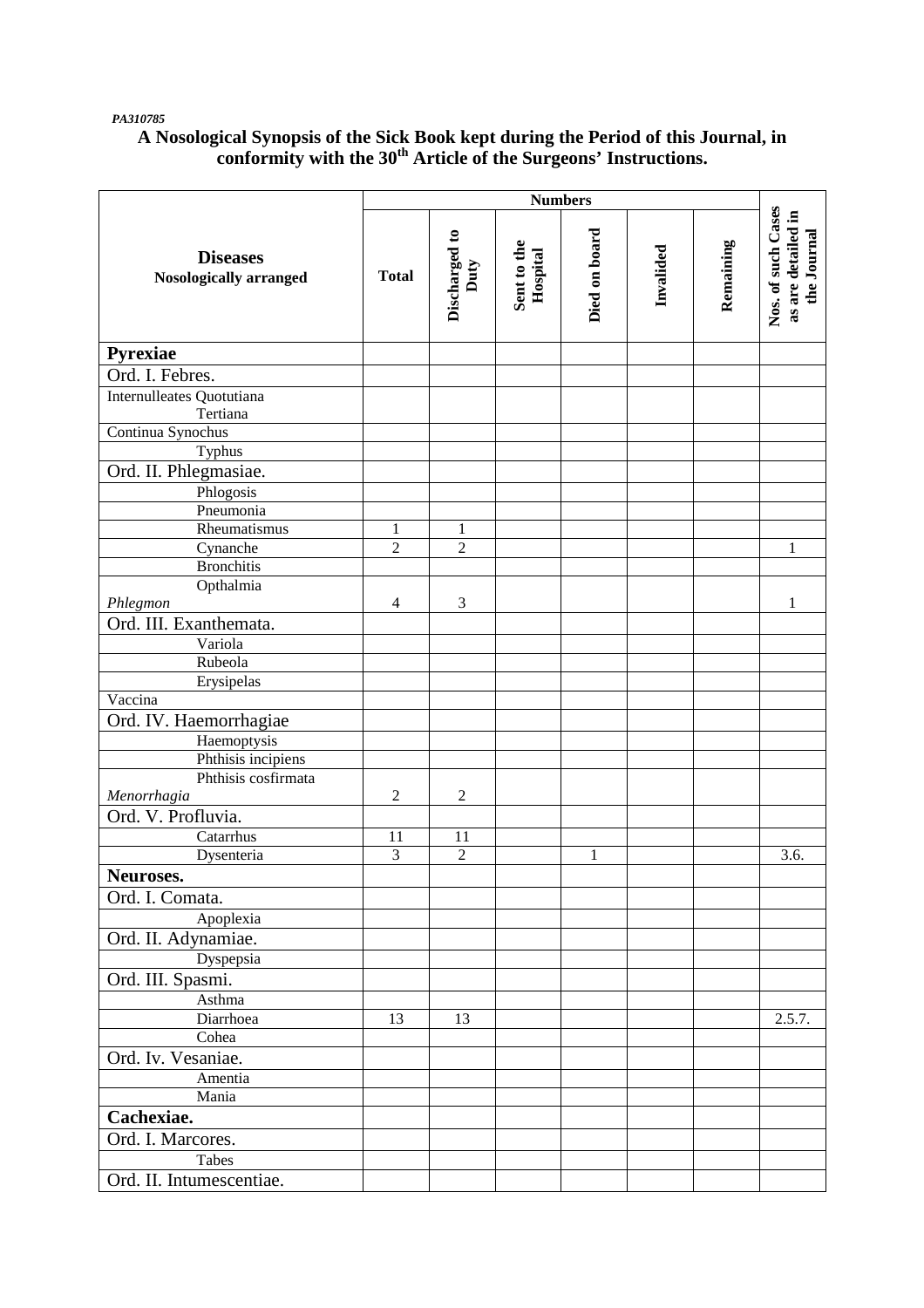| Anasarca                                                                                                   |                  |                 |              |              |  |  |                |  |
|------------------------------------------------------------------------------------------------------------|------------------|-----------------|--------------|--------------|--|--|----------------|--|
| Ascites                                                                                                    |                  |                 |              |              |  |  |                |  |
| Hydrothorax                                                                                                |                  |                 |              |              |  |  |                |  |
| Ord. III. Impetigines.                                                                                     |                  |                 |              |              |  |  |                |  |
| Syphilis                                                                                                   |                  |                 |              |              |  |  |                |  |
| Scrophula                                                                                                  |                  |                 |              |              |  |  |                |  |
| Icterus                                                                                                    |                  |                 |              |              |  |  |                |  |
| Scorbutus                                                                                                  |                  |                 |              |              |  |  |                |  |
| Locales.                                                                                                   |                  |                 |              |              |  |  |                |  |
| Ord. I. Dysaethesiae.                                                                                      |                  |                 |              |              |  |  |                |  |
| Amaurosis                                                                                                  |                  |                 |              |              |  |  |                |  |
| Ord. II. Dysorexiae.                                                                                       |                  |                 |              |              |  |  |                |  |
| Ord. III. Dyscinesiae.                                                                                     |                  |                 |              |              |  |  |                |  |
| Ord. IV. Apocenoses.                                                                                       |                  |                 |              |              |  |  |                |  |
| Gonorrhoea                                                                                                 |                  |                 |              |              |  |  |                |  |
| Ord. V. Epischeses                                                                                         |                  |                 |              |              |  |  |                |  |
| Ischuria                                                                                                   |                  |                 |              |              |  |  |                |  |
| Obstipatio                                                                                                 | $\boldsymbol{2}$ | $\overline{c}$  |              |              |  |  |                |  |
| Dysuria                                                                                                    | $\,1$            | $\mathbf{1}$    |              |              |  |  |                |  |
| Amenorrhoea                                                                                                | $\overline{2}$   | $\overline{2}$  |              |              |  |  |                |  |
| Ord. VI. Tumores.                                                                                          |                  |                 |              |              |  |  |                |  |
| Aneurisma                                                                                                  |                  |                 |              |              |  |  |                |  |
| Partus fil:                                                                                                | 3                | 3               |              |              |  |  | 4.             |  |
| Ord. VII. Ectopiae.                                                                                        |                  |                 |              |              |  |  |                |  |
| Hernia                                                                                                     |                  |                 |              |              |  |  |                |  |
| Prolapsus                                                                                                  |                  |                 |              |              |  |  |                |  |
| Luxatio                                                                                                    |                  |                 |              |              |  |  |                |  |
| Haemorrhois                                                                                                | 1                | 1               |              |              |  |  |                |  |
| Ord. VIII. Dialyses.                                                                                       |                  |                 |              |              |  |  |                |  |
| Vulnus                                                                                                     |                  |                 |              |              |  |  |                |  |
| Ulcus                                                                                                      | $\mathbf{1}$     | $\mathbf{1}$    |              |              |  |  |                |  |
| Herpis Pevia                                                                                               | 1                | 1               |              |              |  |  |                |  |
| <b>GENERAL TOTAL</b>                                                                                       | $\overline{47}$  | $\overline{45}$ | $\mathbf{1}$ | $\mathbf{1}$ |  |  | $\overline{7}$ |  |
| NOTE.-Medical Officers are desired particularly to Notice that the Numbers in each Disease and the general |                  |                 |              |              |  |  |                |  |
| Total must not only correspond with the Sick Book, but also with the particulars contained in the several  |                  |                 |              |              |  |  |                |  |

Nosological Returns for the period.